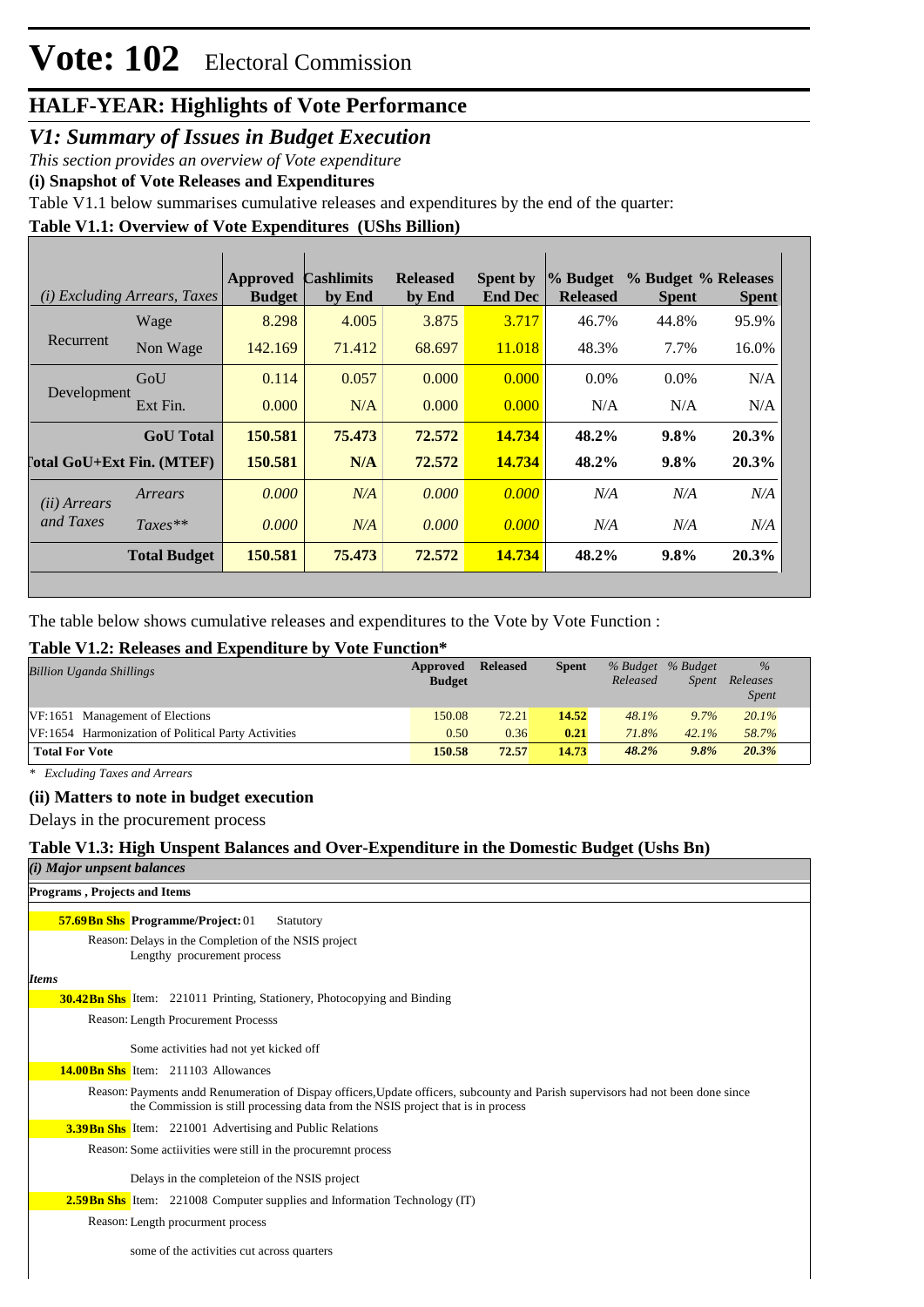# **Vote: 102** Electoral Commission

## **HALF-YEAR: Highlights of Vote Performance**

| <b>1.33Bn Shs</b> Item: 221002 Workshops and Seminars                                                      |
|------------------------------------------------------------------------------------------------------------|
| Reason: Some workshops were still awaiting the Completeion Of the NSIS project                             |
| <b>0.96Bn Shs</b> Item: 227001 Travel inland                                                               |
| Reason: Some of the activities cut across quarters                                                         |
| <b>0.91 Bn Shs</b> Item: 228003 Maintenance – Machinery, Equipment & Furniture                             |
| Reason: Lengthy procuremnet Process                                                                        |
| <b>0.70 Bn Shs</b> Item: 223007 Other Utilities- (fuel, gas, firewood, charcoal)                           |
| Reason: Still under procurement process                                                                    |
| <b>0.61 Bn Shs</b> Item: 223003 Rent – (Produced Assets) to private entities                               |
| Reason: Some rental premises were still under valuation whereas other tenancy agreements were under review |
| <b>0.57Bn Shs</b> Item: 227004 Fuel, Lubricants and Oils                                                   |
| Reason:                                                                                                    |
| (ii) Expenditures in excess of the original approved budget                                                |
| * Excluding Taxes and Arrears                                                                              |
|                                                                                                            |

## *V2: Performance Highlights*

*This section provides highlights of output performance, focusing on key outputs and actions impelemented to improve section performance.*

### **Table V2.1: Key Vote Output Indicators and Expenditures\***

| <i>Vote, Vote Function</i><br><b>Key Output</b>                                                                               | <b>Approved Budget and</b><br><b>Planned outputs</b>                                                                     | <b>Cumulative Expenditure</b><br>and Performance                                                                                                           | <b>Status and Reasons for any</b><br><b>Variation from Plans</b>                          |
|-------------------------------------------------------------------------------------------------------------------------------|--------------------------------------------------------------------------------------------------------------------------|------------------------------------------------------------------------------------------------------------------------------------------------------------|-------------------------------------------------------------------------------------------|
| <b>Vote Function: 1651 Management of Elections</b>                                                                            |                                                                                                                          |                                                                                                                                                            |                                                                                           |
| <b>Output: 165101</b>                                                                                                         | <b>Voter Education and Training</b>                                                                                      |                                                                                                                                                            |                                                                                           |
|                                                                                                                               | Description of Performance: Voter Education on the update<br>of the National Voter's Register                            | Voter Education Messages for<br>the By-elections in Amuru and<br>Busia districts disseminated                                                              | Funds available could not cater<br>for all the activities                                 |
|                                                                                                                               | Voter Education on Display of<br>National Voters' Register                                                               | 20 Pull Up banners produced                                                                                                                                |                                                                                           |
|                                                                                                                               | Sensitization workshop on<br>registration, display and update<br>of the National Voter's Register. conducted             | Radio Talkshows for Amuria<br>and Busia By-elections                                                                                                       |                                                                                           |
| Performance Indicators:                                                                                                       |                                                                                                                          |                                                                                                                                                            |                                                                                           |
| Proportion of the public that<br>received information on<br>electoral process understood<br>and retained that<br>knowledge(%) | 70                                                                                                                       | $\overline{0}$                                                                                                                                             |                                                                                           |
| Proportion of stakeholders                                                                                                    | 90                                                                                                                       | $\boldsymbol{0}$                                                                                                                                           |                                                                                           |
| participating in voter<br>education and training(%)                                                                           |                                                                                                                          |                                                                                                                                                            |                                                                                           |
| Percentage of stakeholders<br>recommendations arising<br>from consultative meetings<br>implemented                            | 50                                                                                                                       | $\mathbf{0}$                                                                                                                                               |                                                                                           |
| <b>Output Cost:</b>                                                                                                           | UShs Bn:<br>0.361                                                                                                        | <b>UShs Bn:</b><br>0.050                                                                                                                                   | 13.8%<br>% Budget Spent:                                                                  |
| <b>Output: 165103</b>                                                                                                         | Voter Registeration and Conduct of General elections                                                                     |                                                                                                                                                            |                                                                                           |
| Description of Performance: Registration of Voters                                                                            | Display and update of National<br>Voters' Register.                                                                      | Data from the NSIS project<br>processed for the production of<br>the National Voters' Register to<br>be used for the Countrywide<br><b>Update Exercise</b> | The analysis and processing of<br>data from the NSIS project has<br>not yet been complete |
|                                                                                                                               | National, Regional and District<br>workshops on the voters<br>registration and upate of the<br>National Voters' Register | Registered 5,867 in the districts<br>of Amuru and Busia During the<br>By-elections.                                                                        |                                                                                           |
|                                                                                                                               | Publicity support on Display<br>and Update of the National                                                               | Mapped Polling stations in<br>Amuru, Busia, Kyankwanzi And                                                                                                 |                                                                                           |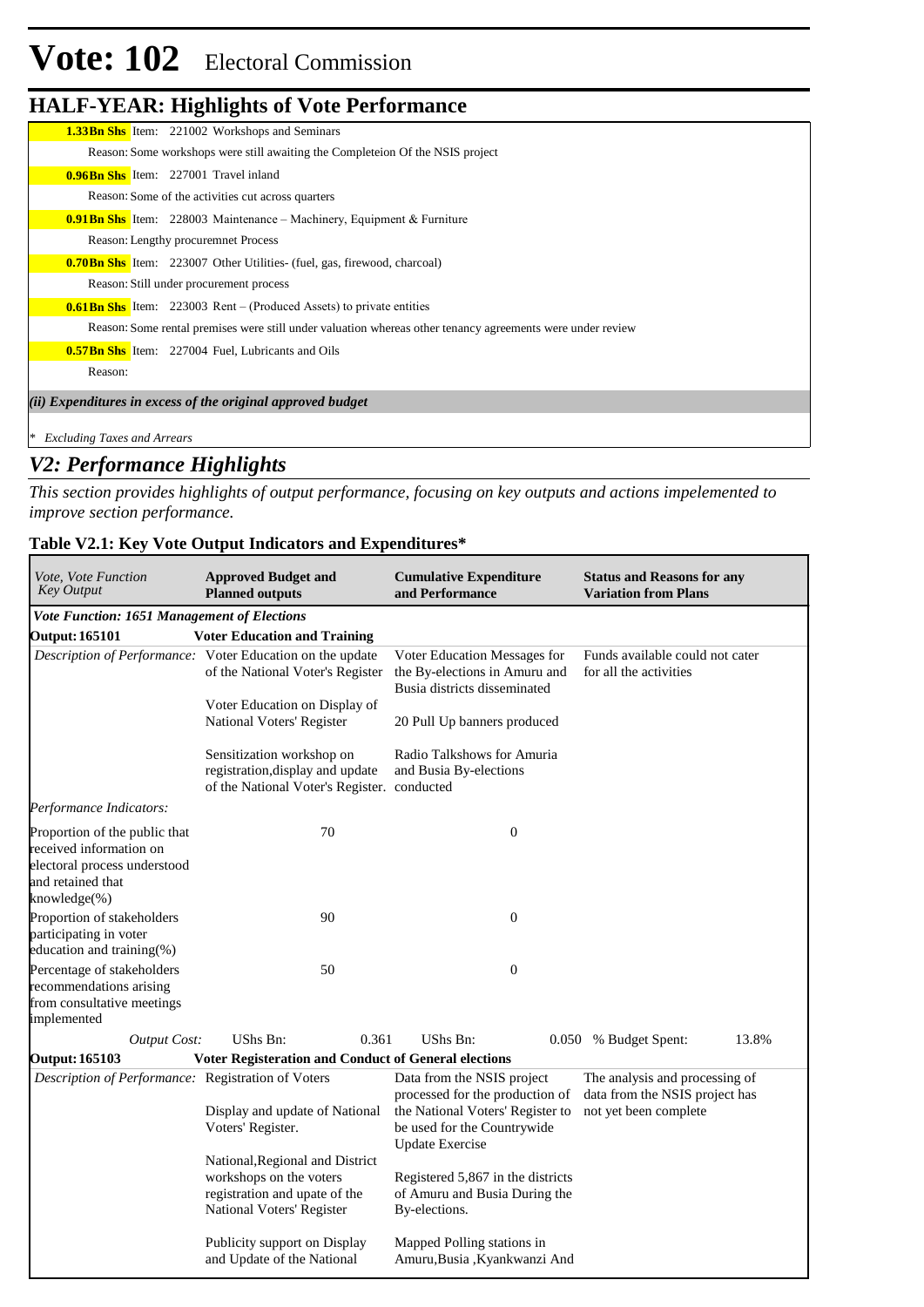| Vote, Vote Function<br><b>Key Output</b>                  | <b>Approved Budget and</b><br><b>Planned outputs</b>                                                                                                                  | <b>Cumulative Expenditure</b><br>and Performance                                                                                                                      | <b>Status and Reasons for any</b><br><b>Variation from Plans</b>                       |
|-----------------------------------------------------------|-----------------------------------------------------------------------------------------------------------------------------------------------------------------------|-----------------------------------------------------------------------------------------------------------------------------------------------------------------------|----------------------------------------------------------------------------------------|
|                                                           | Voters' Register                                                                                                                                                      | Mityana Districts                                                                                                                                                     |                                                                                        |
|                                                           | Recruitment, deployment and<br>renumearion of subcounty and<br>parish supervisors<br>Recruitment, deployment and<br>renumeration of display and                       | Commenced Retrieval of Ballot<br>Boxes used in 2011 General<br>Elections from Various Districts<br>for refurbishment in preparation<br>for the 2016 General elections |                                                                                        |
|                                                           | update officials.<br>Training of display and update<br>officials.                                                                                                     |                                                                                                                                                                       |                                                                                        |
|                                                           | Procure training, display and<br>update materials                                                                                                                     |                                                                                                                                                                       |                                                                                        |
|                                                           | Conduct sensitization workshop<br>for stakeholders on display.                                                                                                        |                                                                                                                                                                       |                                                                                        |
|                                                           | Facilitation of districts with<br>islands for Registration of<br>Voters, Upadate and display of<br>the Voters' Register.                                              |                                                                                                                                                                       |                                                                                        |
| Performance Indicators:                                   |                                                                                                                                                                       |                                                                                                                                                                       |                                                                                        |
| Proportion of eligible voters<br>in voter registers(%)    | 77                                                                                                                                                                    | $\boldsymbol{0}$                                                                                                                                                      |                                                                                        |
| <b>Output Cost:</b>                                       | UShs Bn:<br>117.638                                                                                                                                                   | UShs Bn:                                                                                                                                                              | 0.9%<br>1.103 % Budget Spent:                                                          |
| <b>Output: 165105</b>                                     | <b>Conduct of By-elections</b>                                                                                                                                        |                                                                                                                                                                       |                                                                                        |
|                                                           | Description of Performance: By-elections are held as and<br>when they occur, due to<br>death, resignation or court order<br>in accordance with statutory<br>deadlines | Conducted By-Elections For<br>Amuru District Woman<br>Representative.<br><b>Commenced Preparatory</b><br>Activities for the By-Election of<br>Busia LC5               | There were no variations since<br>By-elections are conducted as<br>and when they occur |
|                                                           |                                                                                                                                                                       | Carried out Accreditation<br>exercise for Political Parties<br>and civil Society Organizations<br>in Amuru and Busia District By-<br>elections                        |                                                                                        |
|                                                           |                                                                                                                                                                       | Produced Polling Registers for<br><b>Amuru and Busia Districts</b>                                                                                                    |                                                                                        |
|                                                           |                                                                                                                                                                       | Recruited and remunerated<br>Polling officials                                                                                                                        |                                                                                        |
|                                                           |                                                                                                                                                                       | Recruited and remunerated<br>Display officials                                                                                                                        |                                                                                        |
|                                                           |                                                                                                                                                                       | Recruited and remunerated Sub<br>county and Parish Supervisors                                                                                                        |                                                                                        |
|                                                           |                                                                                                                                                                       | Polling Register Displayed                                                                                                                                            |                                                                                        |
| Performance Indicators:                                   |                                                                                                                                                                       | Polling Register Produced                                                                                                                                             |                                                                                        |
| Proportion of by-elections<br>conducted within stipulated | 5                                                                                                                                                                     | $\boldsymbol{0}$                                                                                                                                                      |                                                                                        |
| period(%)<br>No. of vacancies filled at all<br>levels     | 4                                                                                                                                                                     | $\boldsymbol{0}$                                                                                                                                                      |                                                                                        |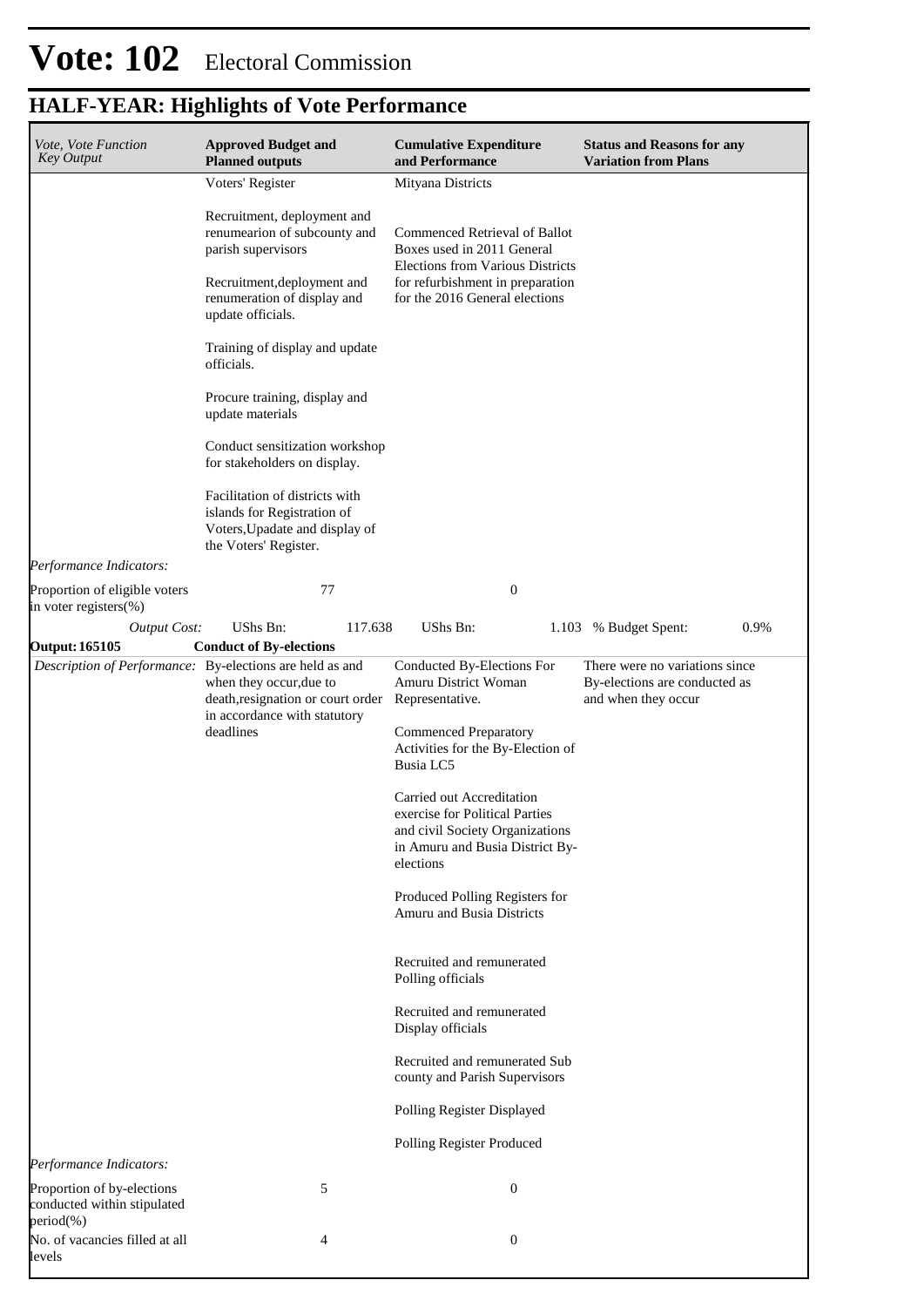| <i>Vote, Vote Function</i><br>Key Output                        | <b>Approved Budget and</b><br><b>Planned outputs</b> | <b>Cumulative Expenditure</b><br>and Performance | <b>Status and Reasons for any</b><br><b>Variation from Plans</b> |         |
|-----------------------------------------------------------------|------------------------------------------------------|--------------------------------------------------|------------------------------------------------------------------|---------|
| No. of petitions/complaints<br>concluded                        |                                                      |                                                  | O                                                                |         |
| Output Cost:                                                    | UShs Bn:                                             | UShs Bn:<br>1.767                                | 1.065 % Budget Spent:                                            | 60.3%   |
| <b>Vote Function Cost</b>                                       | <b>UShs Bn:</b>                                      | 150.081 UShs Bn:                                 | 14.524 % Budget Spent:                                           | $9.7\%$ |
| Vote Function: 1654 Harmonization of Political Party Activities |                                                      |                                                  |                                                                  |         |
| <b>Vote Function Cost</b>                                       | $UShs$ $Bn$ :                                        | $0.500$ UShs Bn:                                 | 0.211 % Budget Spent:                                            | 42.1%   |
| Cost of Vote Services:                                          | UShs $B_n$ :                                         | 150.581 UShs Bn:                                 | <b>14.734</b> % Budget Spent:                                    | $9.8\%$ |

*\* Excluding Taxes and Arrears*

Coordination and analysis of data from the NSIS project

#### **Table V2.2: Implementing Actions to Improve Vote Performance**

| <b>Planned Actions:</b>                                                                                                                      | <b>Actual Actions:</b>                                                       | <b>Reasons for Variation</b>                                     |
|----------------------------------------------------------------------------------------------------------------------------------------------|------------------------------------------------------------------------------|------------------------------------------------------------------|
| Vote: 102 Electoral Commission                                                                                                               |                                                                              |                                                                  |
| Vote Function: 1651 Management of Elections                                                                                                  |                                                                              |                                                                  |
|                                                                                                                                              | The Commission has continued to lobby<br>for support from other stakeholders | No variations                                                    |
| The Commission has applied a phased<br>approach for funding the General election<br>activities to ease the financial burden on<br>government | No activities were underaken in the<br><b>Ouarter</b>                        | No Variation                                                     |
| Compilation of Voters' Register<br>Update of the National Voters' Register                                                                   | No major activities were conducted in the<br>quarter under review            | Data Analysis from the NSIS project still<br>under consideration |
| Display of the National Voters' Register                                                                                                     |                                                                              |                                                                  |
| Compilation of the Older persons Register                                                                                                    |                                                                              |                                                                  |
| Display of the Older Persons Register                                                                                                        |                                                                              |                                                                  |
| Conduct of stakeholders' consultative<br>meeting                                                                                             |                                                                              |                                                                  |

## *V3: Details of Releases and Expenditure*

*This section provides a comprehensive summary of the outputs delivered by the Vote and further details of Vote expenditures by Vote Function and Expenditure Item.*

#### **Table V3.1: GoU Releases and Expenditure by Output\***

| <b>Billion Uganda Shillings</b>                             | <b>Approved</b> | <b>Released</b> | <b>Spent</b> | $%$ GoU       | $%$ GoU       | $%$ GoU      |  |
|-------------------------------------------------------------|-----------------|-----------------|--------------|---------------|---------------|--------------|--|
|                                                             | <b>Budget</b>   |                 |              | <b>Budget</b> | <b>Budget</b> | Releases     |  |
|                                                             |                 |                 |              | Released      | <i>Spent</i>  | <i>Spent</i> |  |
| VF:1651 Management of Elections                             | 150.08          | 72.21           | 14.52        | 48.1%         | 9.7%          | 20.1%        |  |
| Class: Outputs Provided                                     | 149.97          | 72.21           | 14.52        | $48.2\%$      | $9.7\%$       | 20.1%        |  |
| 165101 Voter Education and Training                         | 0.36            | 0.26            | 0.05         | 71.9%         | 13.8%         | 19.2%        |  |
| 165102 Financial and Administrative Support Services        | 30.20           | 17.23           | 12.31        | 57.0%         | 40.7%         | 71.4%        |  |
| 165103 Voter Registeration and Conduct of General elections | 117.64          | 53.45           | 1.10         | 45.4%         | $0.9\%$       | 2.1%         |  |
| 165105 Conduct of By-elections                              | 1.77            | 1.28            | 1.06         | 72.3%         | 60.3%         | 83.4%        |  |
| Class: Capital Purchases                                    | 0.11            | 0.00            | 0.00         | $0.0\%$       | $0.0\%$       | N/A          |  |
| 165179 Acquisition of Other Capital Assets                  | 0.11            | 0.00            | 0.00         | $0.0\%$       | $0.0\%$       | N/A          |  |
| VF:1654 Harmonization of Political Party Activities         | 0.50            | 0.36            | 0.21         | 71.8%         | 42.1%         | 58.7%        |  |
| Class: Outputs Provided                                     | 0.50            | 0.36            | 0.21         | 71.8%         | 42.1%         | 58.7%        |  |
| 165401 Support to the National Consultative Forum           | 0.50            | 0.36            | 0.21         | 71.8%         | 42.1%         | 58.7%        |  |
| <b>Total For Vote</b>                                       | 150.58          | 72.57           | 14.73        | 48.2%         | 9.8%          | 20.3%        |  |
|                                                             |                 |                 |              |               |               |              |  |

*\* Excluding Taxes and Arrears*

#### **Table V3.2: 2015/16 GoU Expenditure by Item**

| <b>Billion Uganda Shillings</b>       | Approved<br><b>Budget</b> | <b>Releases</b> | Expend-<br>iture | % Budged<br><b>Released</b> | % Budget<br><b>Spent</b> | %Releases<br><b>Spent</b> |
|---------------------------------------|---------------------------|-----------------|------------------|-----------------------------|--------------------------|---------------------------|
| <b>Output Class: Outputs Provided</b> | 150.47                    | 72.57           | 14.73            | 48.2%                       | 9.8%                     | 20.3%                     |
| $211103$ Allowances                   | 62.92                     | 17.24           | 3.24             | 27.4%                       | 5.1%                     | 18.8%                     |